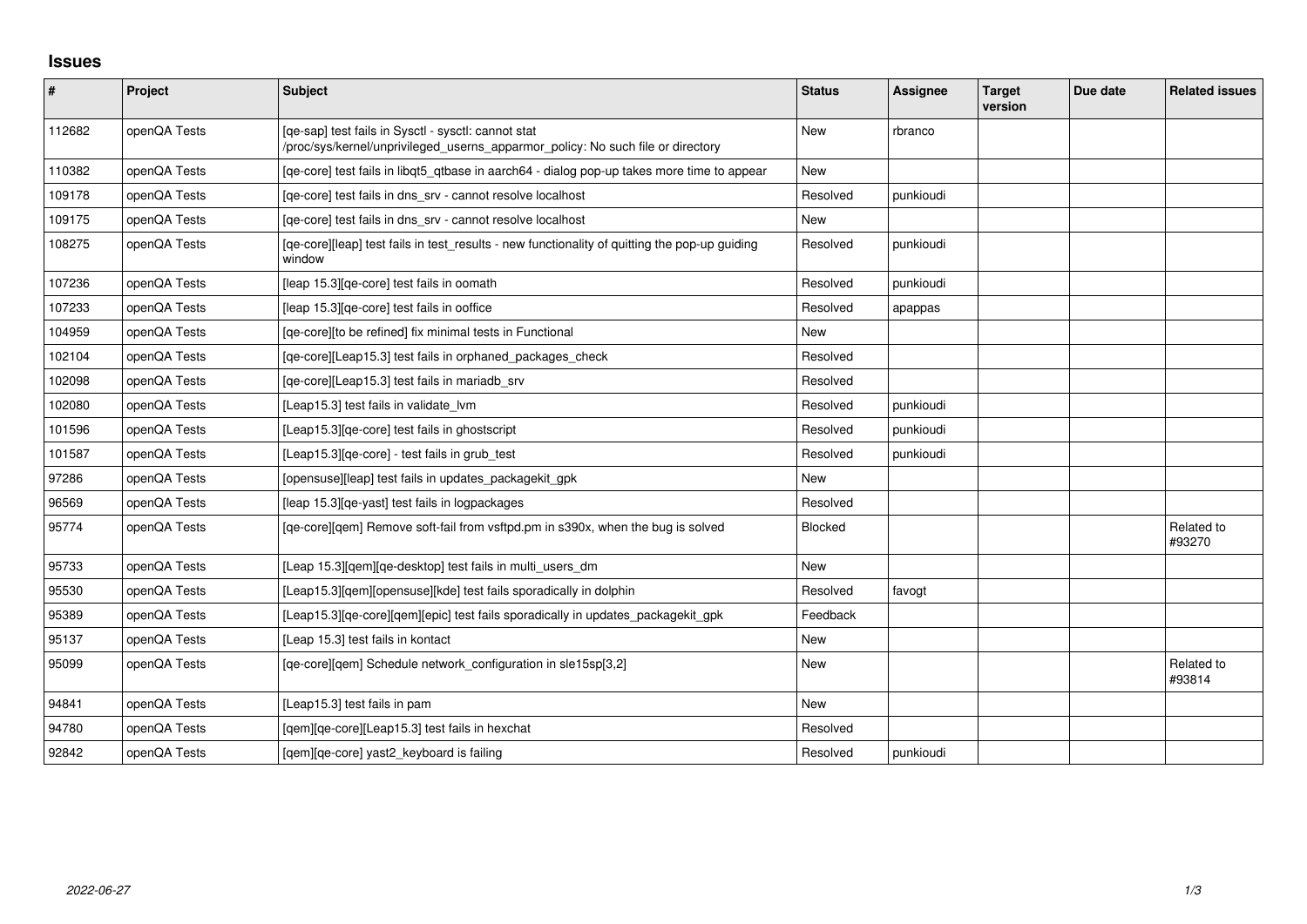| $\vert$ # | Project        | Subject                                                                                                | <b>Status</b> | Assignee  | <b>Target</b><br>version | Due date | <b>Related issues</b>                                                                                                     |
|-----------|----------------|--------------------------------------------------------------------------------------------------------|---------------|-----------|--------------------------|----------|---------------------------------------------------------------------------------------------------------------------------|
| 89329     | openQA Tests   | [qe-core] test fails in shutdown - Machine didn't shut down                                            | <b>New</b>    |           |                          |          | Related to<br>#90077,<br>Related to<br>#64812,<br>Related to<br>#58820,<br>Related to<br>#50756,<br>Related to<br>#112580 |
| 88742     | openQA Tests   | [qe-core][functional] test fails in yast2_lan_restart - Network reload was expected                    | Rejected      |           |                          |          | Related to<br>#87943,<br>Related to<br>#105358                                                                            |
| 88139     | openQA Tests   | [qe-core][functional] schedule ovs-server and ovs-client in the functional space                       | Resolved      | dheidler  |                          |          |                                                                                                                           |
| 87766     | openQA Tests   | [qe-core][functional] test fails in java                                                               | Resolved      | punkioudi |                          |          | Related to<br>#73240                                                                                                      |
| 87739     | openQA Tests   | [qe-core][functional]test fails in zypper_ar                                                           | Resolved      | punkioudi |                          |          |                                                                                                                           |
| 86072     | openQA Tests   | [qe-core][qem] Test openvswitch-ipsec and openvswitch-pki                                              | Resolved      | punkioudi |                          |          |                                                                                                                           |
| 70642     | openQA Tests   | test fails in apache                                                                                   | Resolved      | punkioudi |                          |          |                                                                                                                           |
| 68899     | openQA Tests   | [qam][maint][tomcat]test fails in tomcat                                                               | Resolved      | punkioudi |                          |          |                                                                                                                           |
| 68660     | openQA Tests   | [qam][maint][yast2]test fails in yast2_storage_ng, yast2_keyboard, yast2_instserver                    | Resolved      | punkioudi |                          |          |                                                                                                                           |
| 68447     | openQA Tests   | [qam][maint][docker][podman][sprint]test fails in podman                                               | Resolved      | punkioudi |                          |          |                                                                                                                           |
| 66799     | openQA Tests   | [gam] [docker] Extend docker test coverage in openga                                                   | Rejected      | punkioudi |                          |          |                                                                                                                           |
| 101930    | qe-yast        | [leap15.3] test fails sporadically in await_install                                                    | Closed        | oorlov    | Current                  |          |                                                                                                                           |
| 94985     | qe-yast        | [Leap 15.3] test fails in yast2_control_center                                                         | Rejected      |           | Current                  |          |                                                                                                                           |
| 93692     | qe-yast        | Schedule lvm-thin-provisioning in maintenance runs                                                     | New           |           | Current                  |          |                                                                                                                           |
| 112742    | openQA Project | [tools] aarch64 - qemu-img: /var/lib/openqa/pool/14/raid/hd0-overlay0: Image is not in qcow2<br>format | New           |           | future                   |          | Related to<br>#109319                                                                                                     |
| 112997    | openQA Tests   | [qe-core] test fails in groupwise - groupwise core dumps                                               | Resolved      | mloviska  | QE-Core:<br>Ready        |          |                                                                                                                           |
| 112907    | openQA Tests   | [qe-core] test fails in welcome - waiting for selecting product needle                                 | Rejected      | punkioudi | QE-Core:<br>Ready        |          |                                                                                                                           |
| 112739    | openQA Tests   | [qe-core] test fails in multipath - activation of multipath is expected                                | Resolved      | mloviska  | QE-Core:<br>Ready        |          |                                                                                                                           |
| 112169    | openQA Tests   | [ge-core] test fails in zdup - ls: cannot access /dev/disk/by-label                                    | Resolved      | mloviska  | QE-Core:<br>Ready        |          | Related to<br>#108692                                                                                                     |
| 111258    | openQA Tests   | [ge-core] Increase the coverage of test scenarios in Leap maintainance                                 | New           |           | QE-Core:<br>Ready        |          |                                                                                                                           |